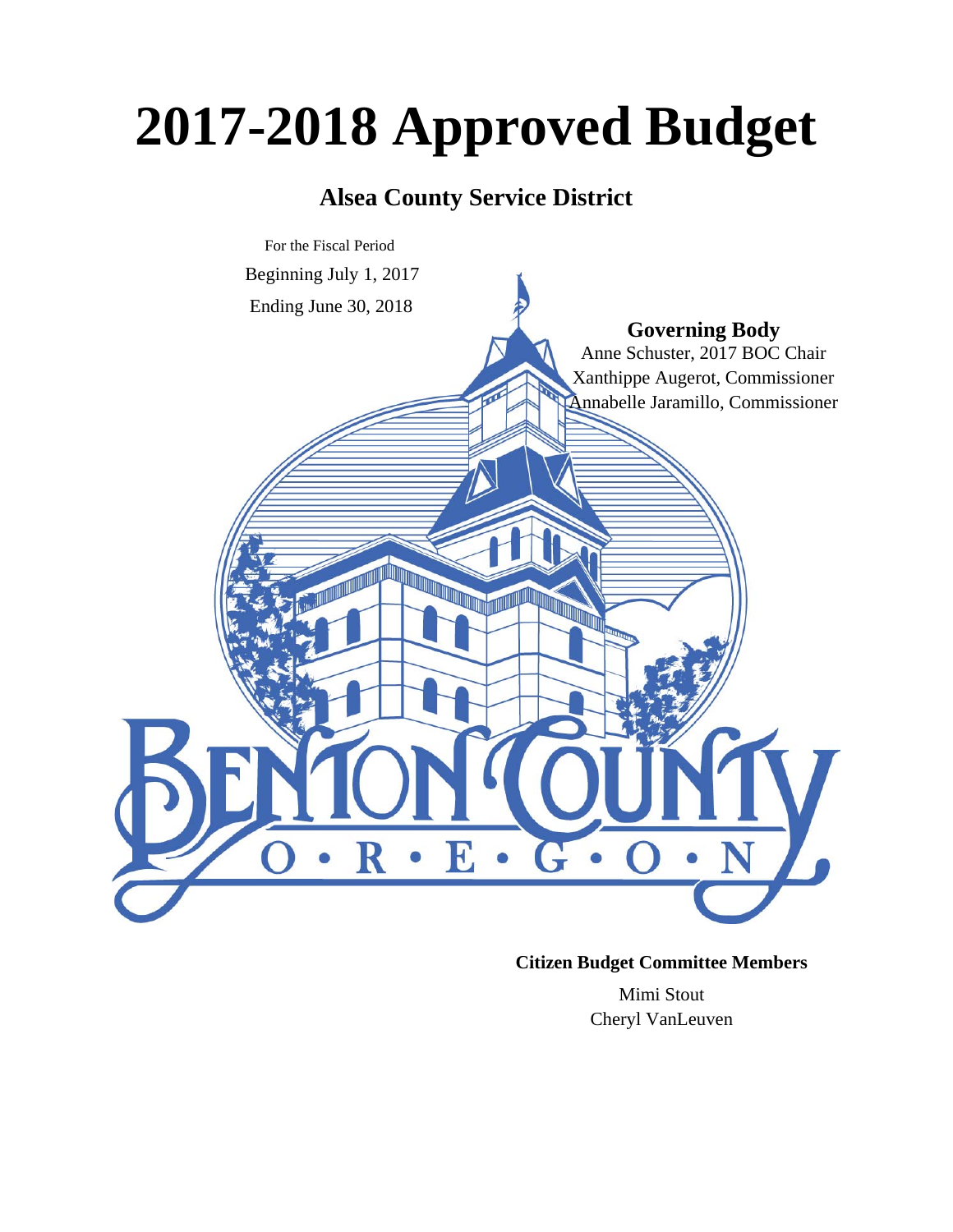**ADMINISTRATION:** Benton County Public Works **DIRECTOR:**Josh Wheeler, P.E. **FACILITIES MANAGER:** Bob Tessmer **OFFICE LOCATION:** Public Works, 360 SW Avery, Corvallis **TELEPHONE:** 541-766-6821

## **INTERNET ADDRESS: HTTP://WWW.CO.BENTON.OR.US/PW/UTILITIES/ALSEA.PHP**

#### **DISTRICT OVERVIEW:**

To provide water and sewer service to the community of Alsea which is located approximately 30 miles southwest of Corvallis.

The service district is an independent municipal corporation. The Benton County Board of Commissioners sits as the Governing Body. Benton County Public Works Department manages daily operations, customer billing, and staff support. County Financial Services provides treasury, financial management services and coordinates the Budget process. The County is reimbursed for these services by district funds.

The district was organized in 1983, to take over operation of the community water system. Water system improvements and the community sewer system were completed in 1986. Additional water system improvements were completed in 1997. An advisory committee reviews District operations and makes recommendations on issues and rates to the Governing Body.



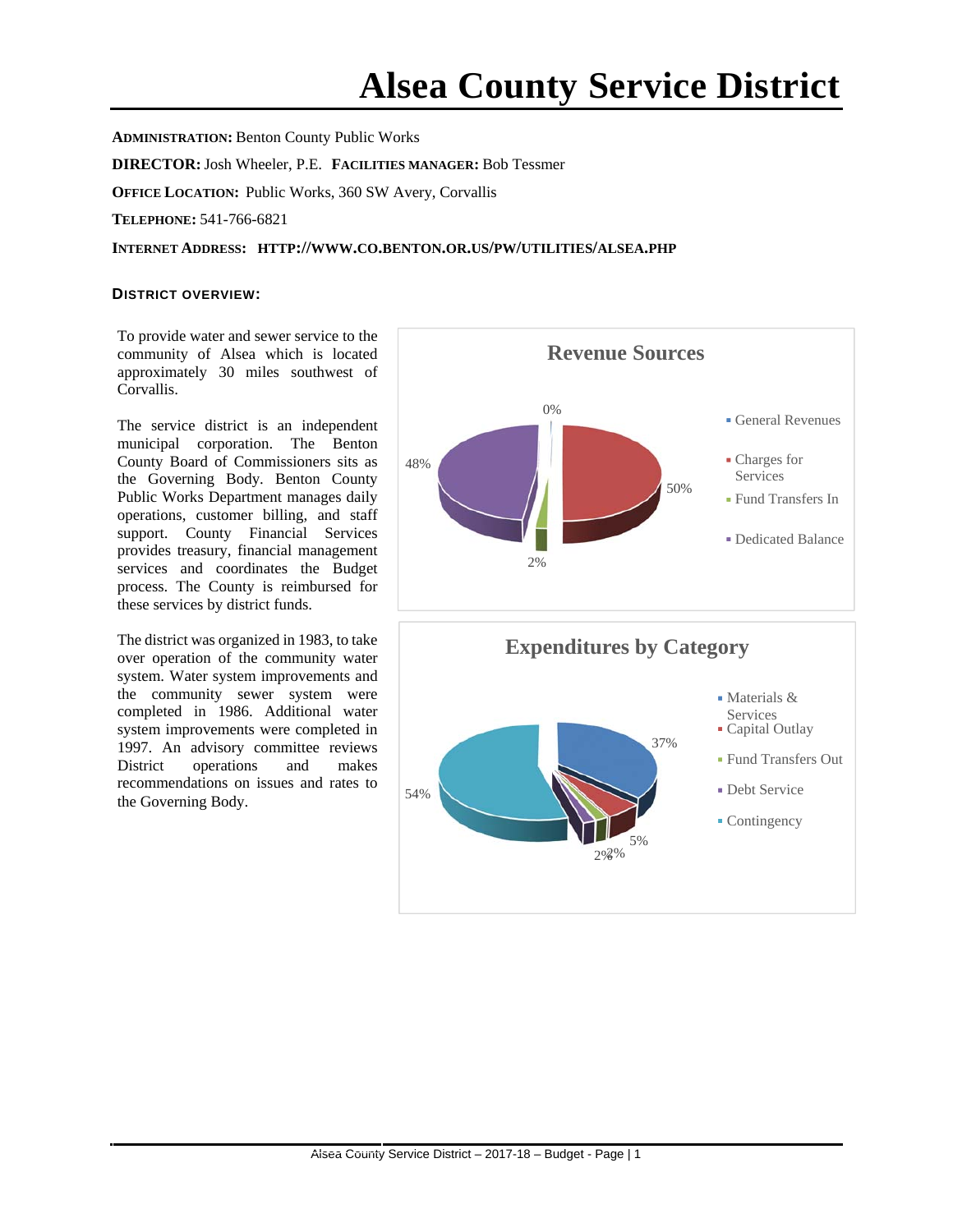Budget Summary – All Cost Centers

| Category Title                 | 2014-15<br>Actual        | 2015-16<br>Actual        | 2016-17<br>Adopted       | 2016-17<br>Adj. Adopted  | 2017-18<br><b>Budget</b> |
|--------------------------------|--------------------------|--------------------------|--------------------------|--------------------------|--------------------------|
| General Revenues               | 221                      | 423                      | 275                      | 275                      | 470                      |
| Charges for Service            | 55,586                   | 66,069                   | 65,100                   | 65,100                   | 65,600                   |
| Operating Grants/Contributions | 141                      | $\overline{\phantom{a}}$ |                          |                          |                          |
| Capital Grants/Contributions   |                          |                          |                          |                          |                          |
| Fund Transfers In              | 9,355                    | 2,355                    | 2,355                    | 2,355                    | 2,355                    |
| Loans                          | $\overline{\phantom{a}}$ | 13,570                   | $\overline{\phantom{a}}$ | $\qquad \qquad -$        |                          |
| Current Program Income         | 65,303                   | 82,417                   | 67,730                   | 67,730                   | 68,425                   |
| Unrestricted Beginning Balance |                          | $\overline{\phantom{a}}$ |                          |                          |                          |
| Dedicated Beginning Balance    | 38,772                   | 47,061                   | 57,200                   | 57,200                   | 63,310                   |
| <b>Beginning Balances</b>      | 38,772                   | 47,061                   | 57,200                   | 57,200                   | 63,310                   |
| <b>Total Resources</b>         | 104,075                  | 129,478                  | 124,930                  | 124,930                  | 131,735                  |
|                                |                          |                          |                          |                          |                          |
| Personnel Services             | $\qquad \qquad -$        | $\overline{\phantom{a}}$ | $\overline{\phantom{a}}$ | $\overline{\phantom{0}}$ |                          |
| Materials & Services           | 45,637                   | 46,259                   | 55,395                   | 55,395                   | 48,400                   |
| Capital Outlay                 | $\overline{\phantom{a}}$ |                          | 3,000                    | 3,000                    | 7,000                    |
| Other: Fund Transfers Out      | 9,355                    | 2,355                    | 2,355                    | 2,355                    | 2,355                    |
| Other: Loans                   | $\overline{a}$           | $\overline{\phantom{a}}$ | $\overline{\phantom{a}}$ | $\qquad \qquad -$        | $\overline{\phantom{a}}$ |
| Other: Debt Service            | 2,021                    | 21,851                   | 2,355                    | 2,355                    | 2,355                    |
| Expenditures                   | 57,013                   | 70,465                   | 63,105                   | 63,105                   | 60,110                   |
| Other: Contingency             |                          |                          | 61,625                   | 61,625                   | 71,625                   |
| Other: Debt Reserve            |                          |                          | 200                      | 200                      |                          |
| Other: Unappropriated Balance  |                          |                          |                          | $\overline{\phantom{0}}$ |                          |
| Reserves                       |                          |                          | 61,825                   | 61,825                   | 71,625                   |
| Total Budget                   | 57,013                   | 70,465                   | 124,930                  | 124,930                  | 131,735                  |
| Surplus / (Deficit) of Fund    |                          |                          |                          |                          |                          |
| Resources to Expenditures      | 47,062                   | 59,013                   |                          |                          |                          |
| Full-Time-Equivalent (FTE)     |                          |                          |                          |                          |                          |
| Regular                        |                          |                          |                          |                          |                          |
| Temporary                      |                          |                          |                          |                          |                          |
| Total                          |                          |                          |                          |                          |                          |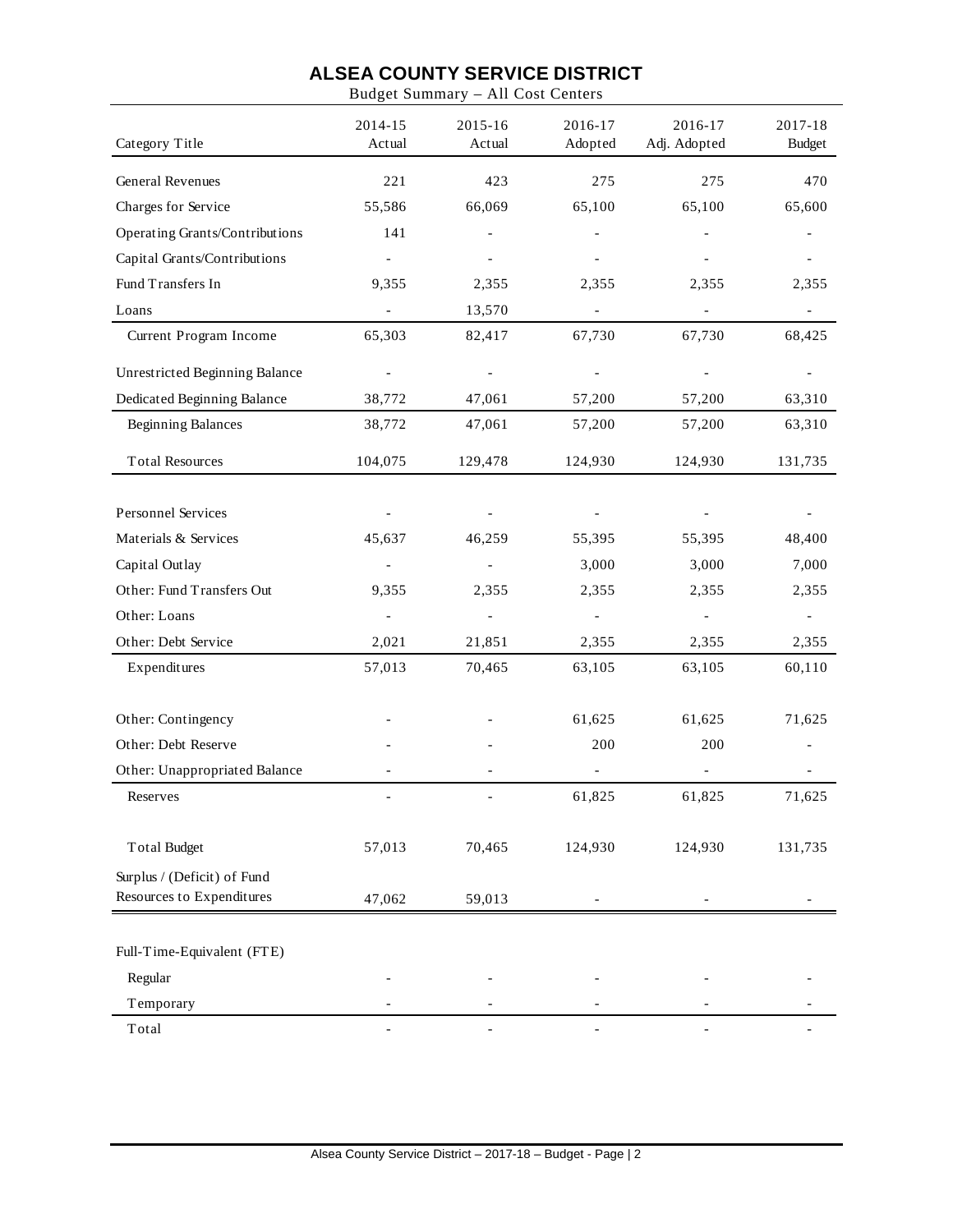District Statement

This is an annual budget. The fiscal year will begin July 1, 2017, and ends on June 30, 2018.

The budget was built on the assumption of no increase or changes in rates or charges. The district has no personnel. All services and support are provided by county operating departments as discussed above.

The remaining balance of the federal government loan that paid for water system upgrades was paid off and refinanced with a loan from the County General Fund in FY 2016-17. This will allow the district to take advantage of the lower interest rate environment, allow the principal to be retired faster and save the district about \$5,500 in interest cost over the prior debt schedule, without increasing what the district currently pays for annual principal and interest.

This action will reduce the payoff of the loan from 2028 to 2022.

## **Key Goals & Measures: Water**

| Description, Definition and Discussion                                                                                                                                                                                                                                      | Actual     | Actual     | Goal/Estimate |
|-----------------------------------------------------------------------------------------------------------------------------------------------------------------------------------------------------------------------------------------------------------------------------|------------|------------|---------------|
|                                                                                                                                                                                                                                                                             | FY 2014-15 | FY 2015-16 | 2017-18       |
| Goal: Maintain a combined ending balance in water<br>operations and construction reserve to fund future capital<br>improvements, major maintenance and emergency repairs<br><b>Measure:</b> % of \$20,000 goal<br><b>Strategic Intent Relationship: Proactive Community</b> | 100%       | 100\%      | 172%          |

### **Key Goals & Measures: Sewer**

| Description, Definition and Discussion                                                                                                                                                                                                                                      | Actual     | Actual     | Goal/Estimate |
|-----------------------------------------------------------------------------------------------------------------------------------------------------------------------------------------------------------------------------------------------------------------------------|------------|------------|---------------|
|                                                                                                                                                                                                                                                                             | FY 2014-15 | FY 2015-16 | $2017 - 18$   |
| Goal: Maintain a combined ending balance in sewer<br>operations and construction reserve to fund future capital<br>improvements, major maintenance and emergency repairs<br><b>Measure:</b> % of \$20,000 goal<br><b>Strategic Intent Relationship: Proactive Community</b> | 95%        | 95%        | 123%          |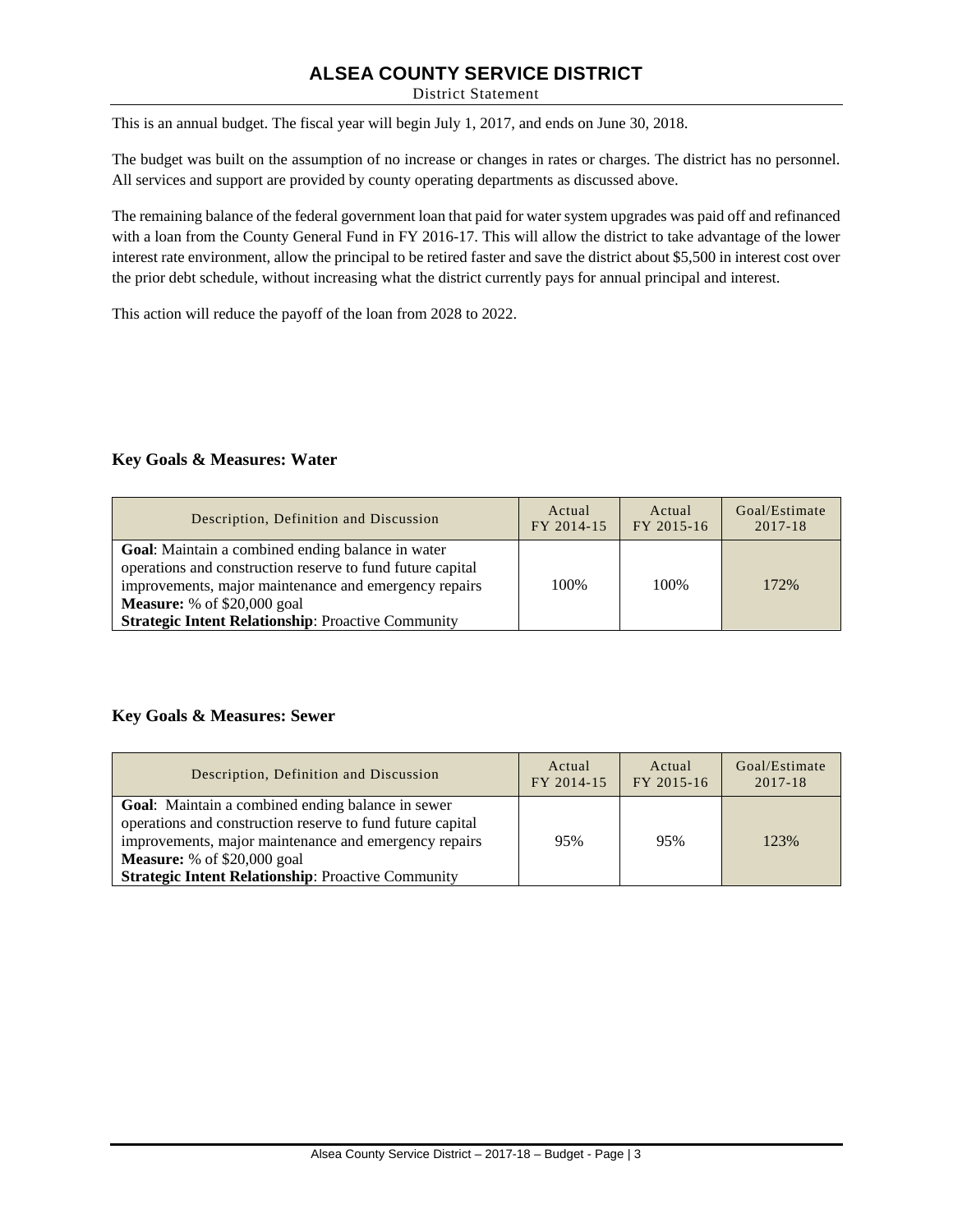Water Operations

|                                | 2014-15 | $2015 - 16$              | 2016-17 | 2016-17      | 2017-18                  | % Change Over |
|--------------------------------|---------|--------------------------|---------|--------------|--------------------------|---------------|
| Category Title                 | Actual  | Actual                   | Adopted | Adj. Adopted | <b>Budget</b>            | Adj. Adopted  |
|                                |         |                          |         |              |                          |               |
| <b>General Revenues</b>        | 3       | 64                       |         |              | 200                      | 0.0%          |
| Charges for Services           | 26,275  | 31,189                   | 31,000  | 31,000       | 31,000                   | 0.0%          |
| Operating Grants/Contributions | 54      | ÷                        |         | ۰            | $\overline{\phantom{a}}$ | 0.0%          |
| Fund Transfers In              | 5,000   | ٠                        | ۰       | ٠            | $\overline{\phantom{a}}$ | 0.0%          |
| Dedicated Beginning Balance    | (3,311) | 4,246                    | 9,000   | 9,000        | 11,000                   | 22.2%         |
| <b>Total Resources</b>         | 28,021  | 35,499                   | 40,000  | 40,000       | 42,200                   | 5.5%          |
| <b>Personnel Services</b>      |         |                          |         |              |                          | 0.0%          |
| Materials and Services         | 23,775  | 24,279                   | 29,410  | 29,410       | 25,375                   | $-13.7%$      |
| Other: Contingency             | ۰       | $\overline{\phantom{a}}$ | 10,590  | 10,590       | 16,825                   | 58.9%         |
| Total Expenditures             | 23,775  | 24,279                   | 40,000  | 40,000       | 42,200                   | 5.5%          |
| Regular                        |         |                          |         |              |                          | 0.0%          |
| Temporary                      |         |                          |         |              |                          | $0.0\%$       |
| Total                          |         |                          |         |              |                          | 0.0%          |

## **Mission & Purpose:**

To provide operation and maintenance of a water system in the community of Alsea; serving approximately 68 residential and 14 commercial customers. Operate a successful and efficient system within the requirements of the Oregon Water Resource Division.

## **Key Goals & Measures:**

| Description, Definition and Discussion                                                                                                                                                                                                          | Actual<br>FY 2014-15 | Actual<br>FY 2015-16 | Goal/Estimate<br>2017-18 |
|-------------------------------------------------------------------------------------------------------------------------------------------------------------------------------------------------------------------------------------------------|----------------------|----------------------|--------------------------|
| <b>Goal:</b> Maintain Zero violation status for water quality in<br>accordance with Oregon Water Resources requirements<br><b>Measure:</b> Numbers of violations annually<br><b>Strategic Intent Relationship: Service Excellence</b>           | 0                    |                      | $\Omega$                 |
| Goal: Minimize system loss through ongoing maintenance,<br>leak detection, and monitoring<br><b>Measure:</b> % loss as a difference between pumped and<br>distributed to customers<br><b>Strategic Intent Relationship: Proactive Community</b> | 35%                  | 25%                  | 20%                      |
| Goal: Maintain accurate accounting of water distribution<br>through meter calibration and upgrades<br>Measure: number of meters replaced annually<br><b>Strategic Intent Relationship: Service Excellence</b>                                   | 5                    | 4                    | 6                        |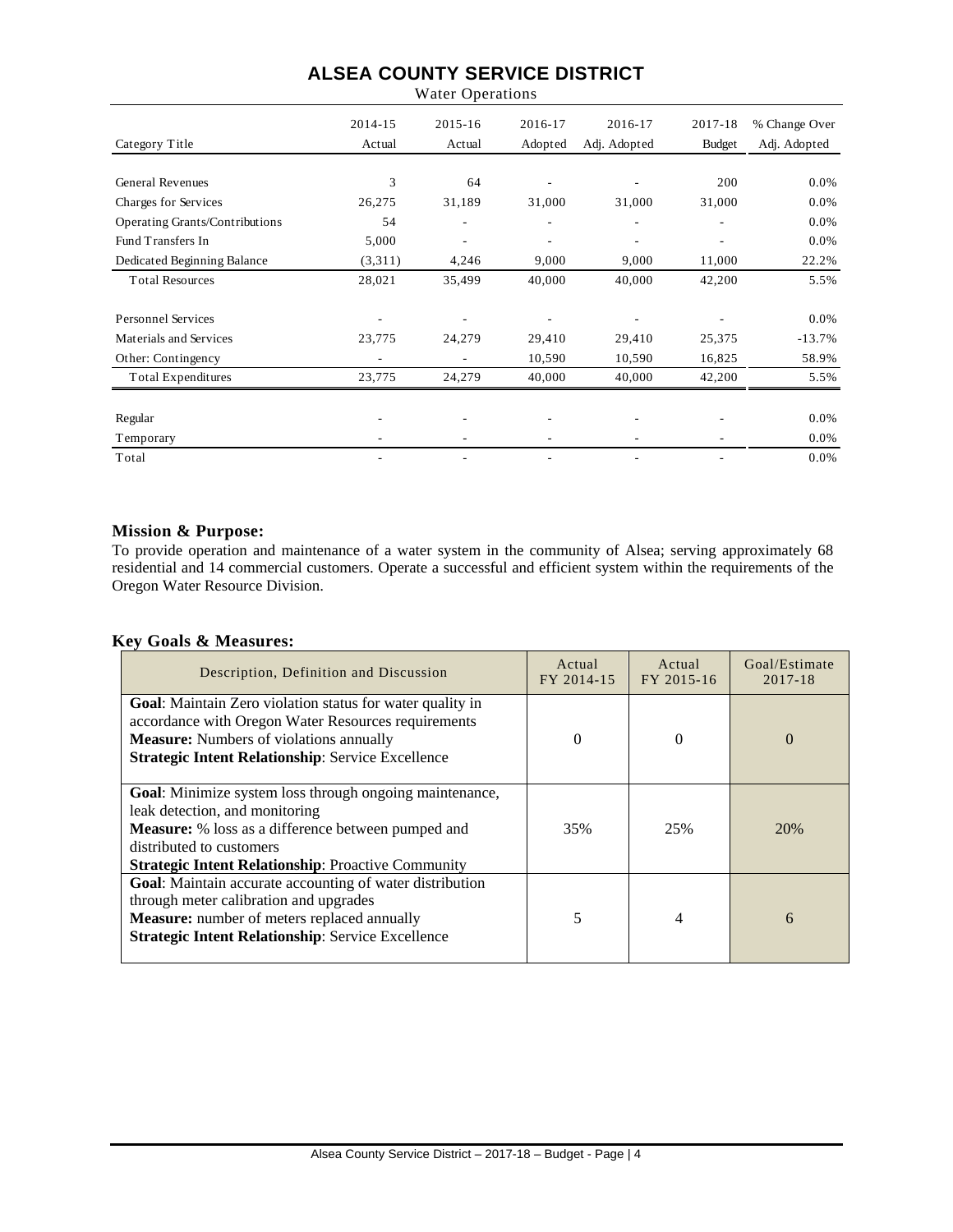Sewer Operations

|                                | 2014-15  | $2015 - 16$              | 2016-17 | 2016-17                  | 2017-18                  | % Change Over |
|--------------------------------|----------|--------------------------|---------|--------------------------|--------------------------|---------------|
| Category Title                 | Actual   | Actual                   | Adopted | Adj. Adopted             | <b>Budget</b>            | Adj. Adopted  |
|                                |          |                          |         |                          |                          |               |
| Charges for Services           | 23,297   | 28,595                   | 27,500  | 27,500                   | 28,000                   | 1.8%          |
| Operating Grants/Contributions | 87       | ۰                        | ٠       | ٠                        | ٠                        | 0.0%          |
| Fund Transfers In              | 2,000    | $\overline{\phantom{a}}$ |         | ٠                        | $\overline{\phantom{a}}$ | 0.0%          |
| Dedicated Beginning Balance    | (11,390) | (7, 351)                 |         |                          | 2,040                    | $0.0\%$       |
| <b>Total Resources</b>         | 13,994   | 21,244                   | 27,500  | 27,500                   | 30,040                   | 9.2%          |
| Materials and Services         | 21,345   | 21,672                   | 25,460  | 25,460                   | 22,500                   | $-11.6%$      |
| Other: Contingency             | ٠        | $\overline{\phantom{m}}$ | 2,040   | 2,040                    | 7,540                    | 269.6%        |
| Total Expenditures             | 21,345   | 21,672                   | 27,500  | 27,500                   | 30,040                   | 9.2%          |
| Regular                        | ۰        | $\overline{\phantom{a}}$ | ٠       | $\overline{\phantom{a}}$ | $\overline{\phantom{a}}$ | 0.0%          |
| Temporary                      |          | ۰                        |         |                          |                          | 0.0%          |
| Total                          | ٠        |                          |         |                          |                          | 0.0%          |

## **Mission & Purpose:**

To operate and maintain a sewer collection and treatment system for the community of Alsea servicing approximately 66 residential and 14 commercial customers. Operate the system in a cost effective and efficient manner in accordance with Department of Environmental Quality permit requirements.

## **Key Goals & Measures:**

| Description, Definition and Discussion                                                                                                                                                                                                        | Actual<br>FY 2014-15 | Actual<br>FY 2015-16 | Goal/Estimate<br>2017-18 |
|-----------------------------------------------------------------------------------------------------------------------------------------------------------------------------------------------------------------------------------------------|----------------------|----------------------|--------------------------|
| Goal: Maintain a zero violation status in compliance with the<br>NPDES permit requirements<br><b>Measure:</b> Number of violations per year<br><b>Strategic Intent Relationship: Service Excellence</b>                                       | $\Omega$             | $\theta$             | $\Omega$                 |
| <b>Goal:</b> Minimize Inflow and Infiltration into the system<br>through ongoing maintenance, smoke tests and TV inspection<br><b>Measure:</b> % of flow based on pump run times<br><b>Strategic Intent Relationship: Proactive Community</b> | 28%                  | 25%                  | 20%                      |
| Goal: Maintain water quality of discharge through<br>maintenance and monitoring of treatment system<br><b>Measure:</b> % of BOD and TSS removal below permit<br>standard<br><b>Strategic Intent Relationship: Proactive Community</b>         | $0, -3\%$            | $0.0\%$              | 0,0%                     |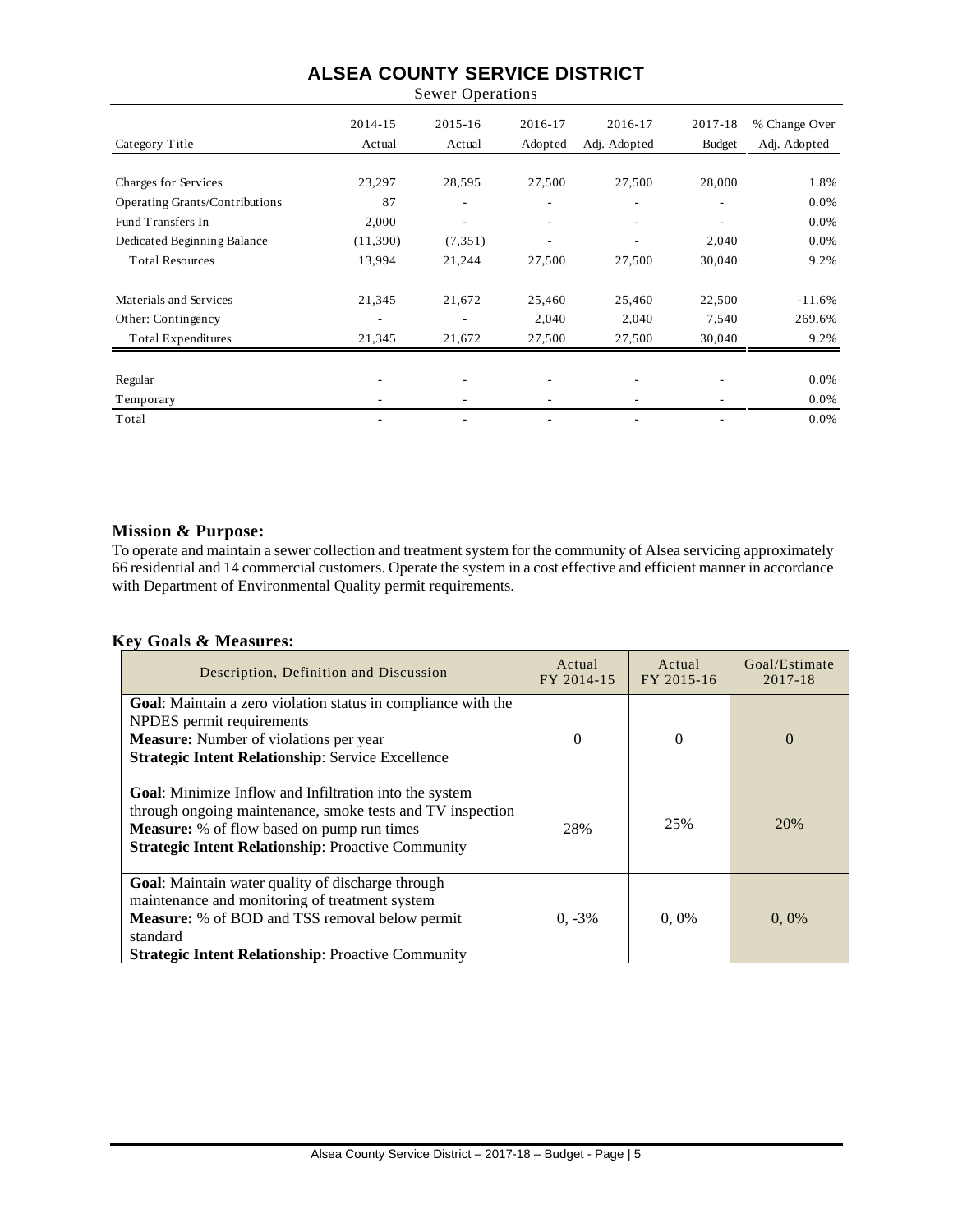|                             | 2014-15        | $2015 - 16$              | 2016-17 | 2016-17      | 2017-18       | % Change Over |
|-----------------------------|----------------|--------------------------|---------|--------------|---------------|---------------|
| Category Title              | Actual         | Actual                   | Adopted | Adj. Adopted | <b>Budget</b> | Adj. Adopted  |
|                             |                |                          |         |              |               |               |
| <b>General Revenues</b>     | 104            | 149                      | 150     | 150          | 150           | $0.0\%$       |
| Charges for Services        | 4,189          | 4,487                    | 4,600   | 4,600        | 4,600         | $0.0\%$       |
| Dedicated Beginning Balance | 24,371         | 21,008                   | 23,000  | 23,000       | 24,070        | 4.7%          |
| <b>Total Resources</b>      | 28,664         | 25,644                   | 27,750  | 27,750       | 28,820        | 3.9%          |
|                             |                |                          |         |              |               |               |
| <b>Personnel Services</b>   | -              | $\overline{\phantom{a}}$ | ۰       | -            | ٠             | $0.0\%$       |
| Materials and Services      | 301            | 145                      | 325     | 325          | 325           | $0.0\%$       |
| Capital Outlay              | ٠              | $\overline{\phantom{a}}$ | 1,000   | 1,000        | 2,000         | 100.0%        |
| Other: Fund Transfers Out   | 7,355          | 2,355                    | 2,355   | 2,355        | 2,355         | $0.0\%$       |
| Other: Contingency          | $\overline{a}$ | $\overline{\phantom{a}}$ | 24,070  | 24,070       | 24,140        | 0.3%          |
| Total Expenditures          | 7,656          | 2,500                    | 27,750  | 27,750       | 28,820        | 3.9%          |
|                             |                |                          |         |              |               |               |
| Regular                     |                |                          |         |              |               | 0.0%          |
| Temporary                   |                |                          |         |              |               | 0.0%          |
| Total                       |                |                          |         |              |               | 0.0%          |

Water Construction Reserve

## **Mission & Purpose:**

To provide for accumulation of revenue dedicated to future system replacement, improvements, and emergency repairs. Fund one-time major maintenance and repairs that are too expensive to fund out of the standard operating budget.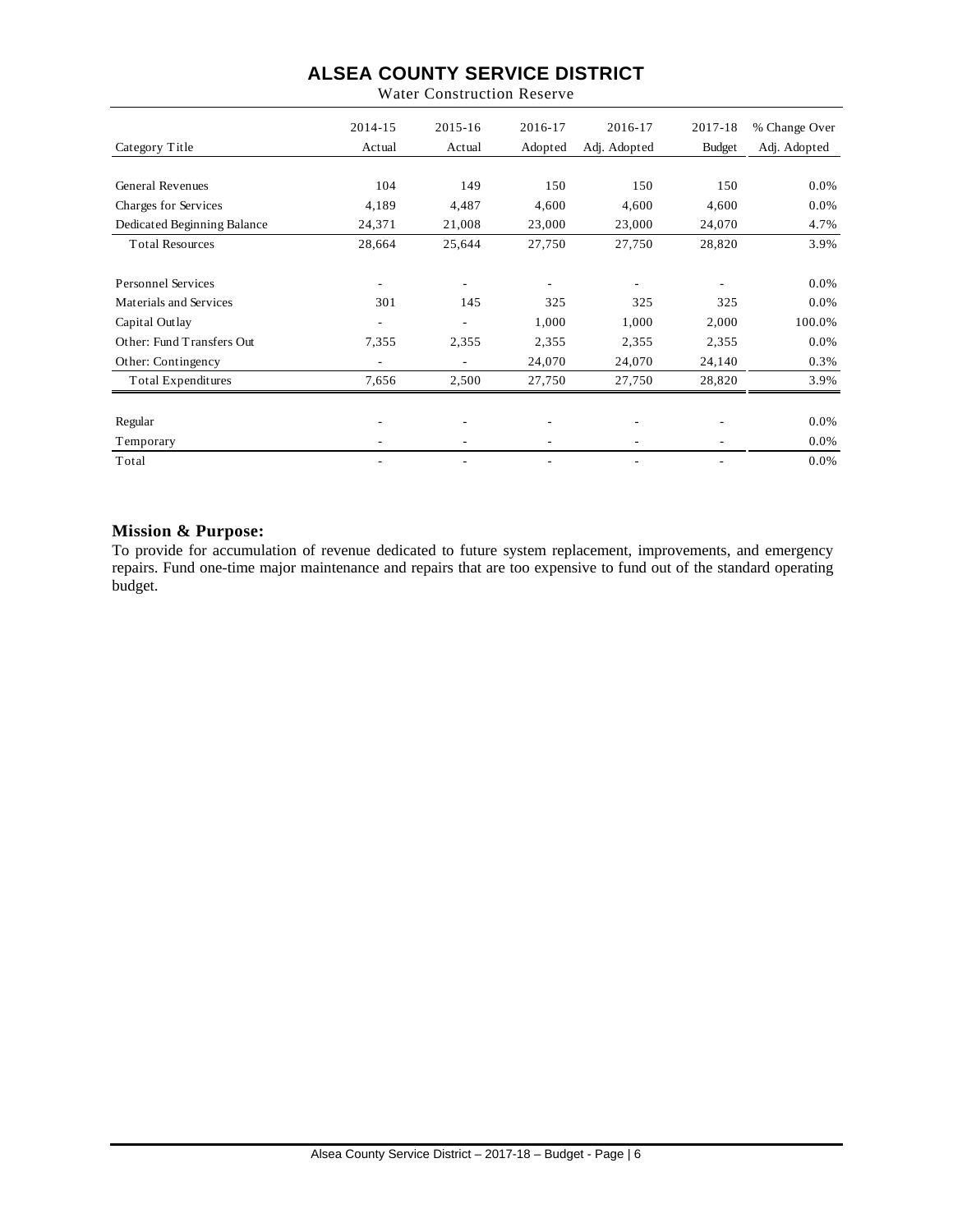Sewer Construction Reserve

|                             | 2014-15 | $2015 - 16$              | 2016-17 | 2016-17                  | 2017-18                  | % Change Over |
|-----------------------------|---------|--------------------------|---------|--------------------------|--------------------------|---------------|
| Category Title              | Actual  | Actual                   | Adopted | Adj. Adopted             | <b>Budget</b>            | Adj. Adopted  |
|                             |         |                          |         |                          |                          |               |
| <b>General Revenues</b>     | 91      | 156                      | 125     | 125                      | 120                      | $-4.0%$       |
| Charges for Services        | 1,825   | 1,798                    | 2,000   | 2,000                    | 2,000                    | $0.0\%$       |
| Dedicated Beginning Balance | 23,547  | 23,246                   | 25,000  | 25,000                   | 26,000                   | 4.0%          |
| <b>Total Resources</b>      | 25,463  | 25,200                   | 27,125  | 27,125                   | 28,120                   | 3.7%          |
|                             |         |                          |         |                          |                          |               |
| Materials and Services      | 216     | 162                      | 200     | 200                      | 200                      | 0.0%          |
| Capital Outlay              | ٠       | $\overline{\phantom{a}}$ | 2,000   | 2,000                    | 5,000                    | 150.0%        |
| Other: Fund Transfers Out   | 2,000   | ۰.                       | ۰       | $\overline{\phantom{a}}$ | $\overline{\phantom{a}}$ | 0.0%          |
| Other: Contingency          |         | ۰.                       | 24,925  | 24,925                   | 22,920                   | $-8.0\%$      |
| Total Expenditures          | 2,216   | 162                      | 27,125  | 27,125                   | 28,120                   | 3.7%          |
|                             |         |                          |         |                          |                          |               |
| Regular                     | ٠       | ٠                        | ۰       | $\overline{\phantom{a}}$ | ٠                        | 0.0%          |
| Temporary                   |         | $\overline{\phantom{a}}$ |         |                          |                          | 0.0%          |
| Total                       |         |                          |         |                          |                          | 0.0%          |

## **Mission & Purpose:**

To provide for accumulation of revenue dedicated to future system replacement, improvements, and emergency repairs. Fund one-time major maintenance and repairs that are too expensive to fund out of the standard operating budget.